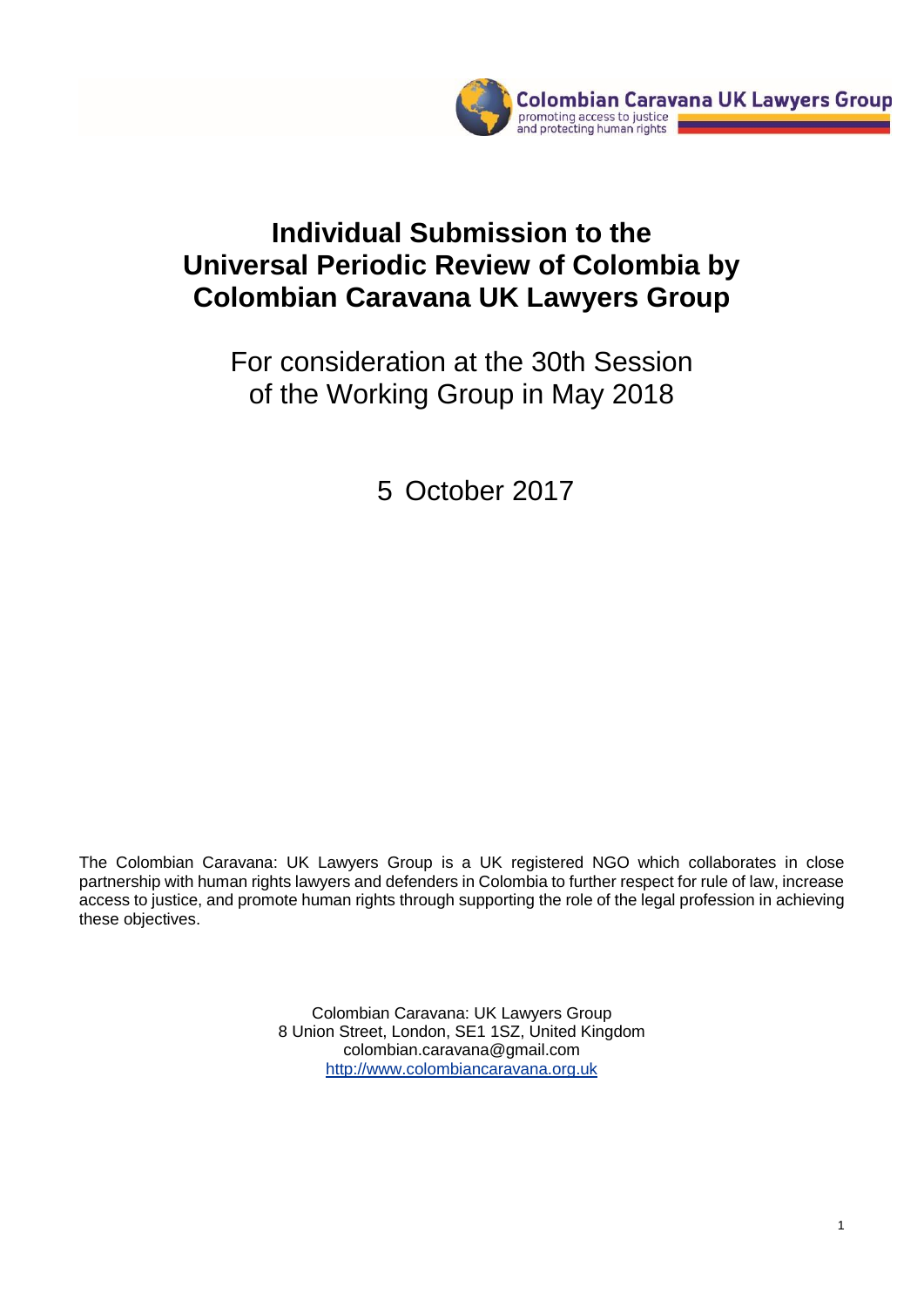# **Executive Summary**

- 1. The Colombian Caravana: UK Lawyers Group (Colombian Caravana) welcomes the opportunity to contribute to the third Universal Periodic Review of Colombia.
- 2. This submission focuses on frameworks that exist to enable human rights in Colombia with a particular focus on the role of the legal profession in ensuring those rights and the State's compliance with its duty under national and international law.
- 3. Specifically, the submission addresses the following areas:
	- Peace Accords and transitional justice
	- Impunity for crimes against the legal profession and human rights defenders
	- Protection and safety of Human Rights lawyers and legal professionals
	- National Protection Scheme

# **Methodology**

1

4. The information provided in this submission is gathered from field research conducted in August 2016 and from information provided to the Caravana by human rights lawyers and other NGO actors working on issues related to the furthering of human rights in Colombia.

# **Peace Accords and Transitional Justice**

- 5. The Caravana welcomes the signing of the Peace Accord between the Colombian State and the Revolutionary Armed Forces of Colombia (FARC-EP) on 24 November 2016.<sup>1</sup> Cooperation with United Nations (UN) to monitor the implementation of the Accord has been crucial. A UN mission was set up to verify the ceasefire and weapons amnesty,<sup>2</sup> and a second mission has been established to reintegrate former FARC-EP fighters and implement guarantees for their safety.<sup>3</sup>
- 6. Elements of the Peace Accord, particularly in relation to Command Responsibility seriously curtail access to justice for victims of international crimes, as is guaranteed inter alia under the International Covenant on Civil and Political Rights (ICCPR) <sup>4</sup> and the American Convention on Human Rights  $(ACHR)^5$ .
- 7. The Peace Accord is applicable to demobilised members of the armed group, the FARC-EP, State agents, and in some circumstances private individuals not belonging to any party of the armed conflict. The Peace Accord is not applicable to members of paramilitary groups.
- 8. During negotiations, the applicability of the Peace Accord and the jurisdiction of the Special Tribunal for Peace was heavily debated, particularly in relation to the responsibility of individuals who held positions of command or authority in State military forces and the FARC-EP.
- 9. The President and former presidents are beyond the jurisdiction of the Tribunal. Under the constitution the President is the commander-in-chief of the armed forces. Under the Peace Accord, the President is immune from a prosecution triggered through the Tribunal. However, this provision may put the Peace Accord at odds with the Rome Statute<sup>6</sup> of the International Criminal Court (ICC) which disallows immunity on the basis of being a Head of State.

<sup>5</sup> Organization of American States (OAS), *American Convention on Human Rights, "Pact of San Jose", Costa Rica*, 22 November 1969,

<sup>6</sup> UN General Assembly, *Rome Statute of the International Criminal Court (last amended 2010)*, 17 July 1998, ISBN No. 92-9227-227-6; ratified by Colombia on 31 de Julio de 1973

<sup>1</sup> Peace Acord[: http://www.altocomisionadoparalapaz.gov.co/procesos-y-conversaciones/Documentos%20compartidos/24-11-](http://www.altocomisionadoparalapaz.gov.co/procesos-y-conversaciones/Documentos%20compartidos/24-11-2016NuevoAcuerdoFinal.pdf) [2016NuevoAcuerdoFinal.pdf](http://www.altocomisionadoparalapaz.gov.co/procesos-y-conversaciones/Documentos%20compartidos/24-11-2016NuevoAcuerdoFinal.pdf)

<sup>2</sup> Ceasefire monitored by a tripartite mechanism including the UN, the Colombian government and FARC-EP, UN SC RES/2261, 25 January 2016, http://unscr.com/en/resolutions/doc/2261

<sup>3</sup> UN SC RES/2366, 10 July 2017, http://unscr.com/en/resolutions/doc/2366

<sup>4</sup> International Covenant on Civil and Political Rights (adopted 16 December 1966, entered into force 23 March 1976) 999 UNTS 171 (ICCPR) ratified by Colombia in 1968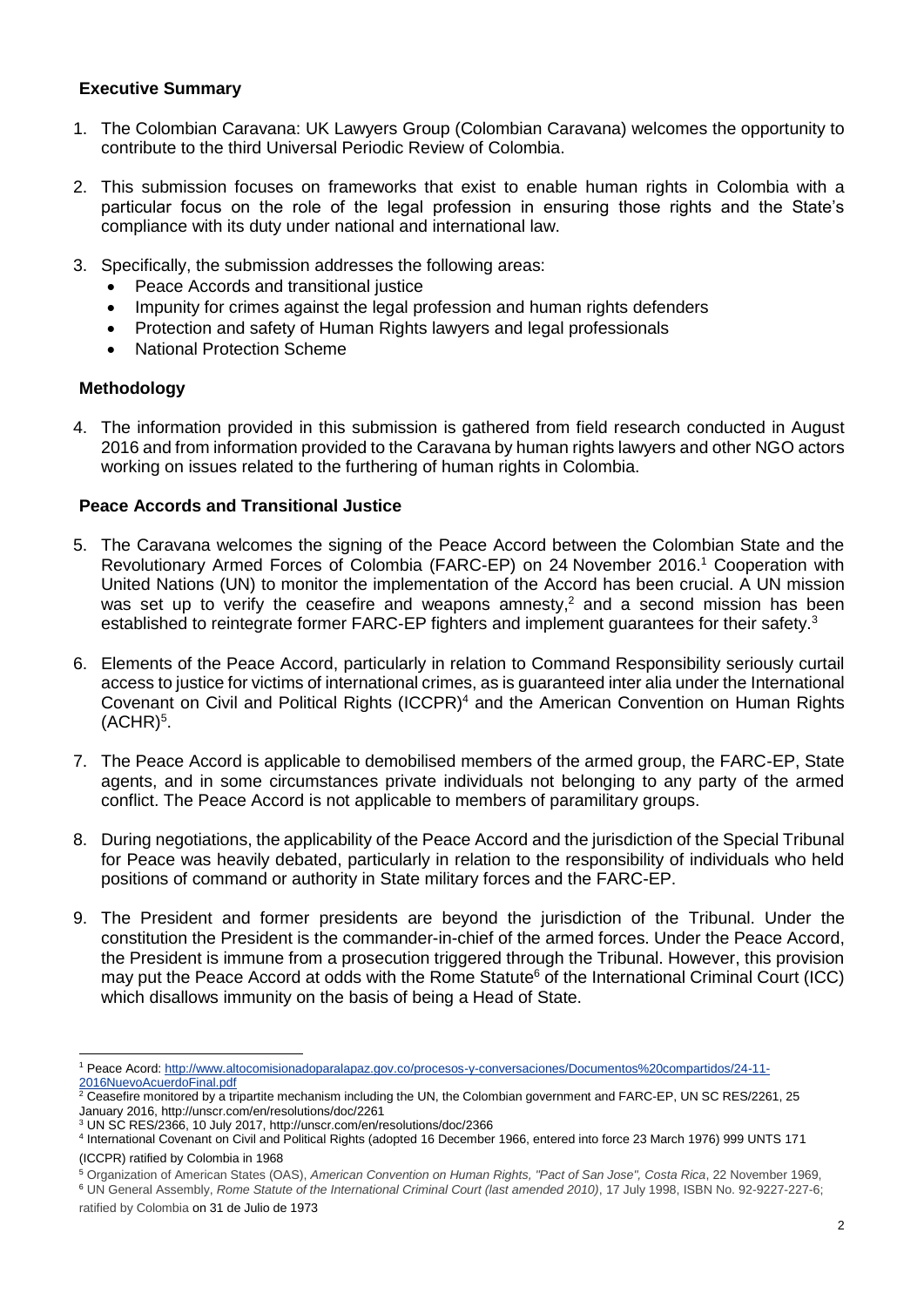10. The lack of clear guidance and agreement on the interpretation of Command Responsibility in the Peace Accord is of concern and may lead to complications within processes as part of the tribunal and transitional justice mechanisms.

#### **Impunity for crimes against the legal profession and human rights defenders**

- 11. Despite the peace process there has been an increase in violence against and killings of human rights lawyers and defenders and their families.<sup>7</sup>
- 12. On 7 January 2017, community leader and active trade unionist Aldemar Parra Garcia was murdered in Cesar.
- 13. On 14 January 2017, community leader Emilsen Mayoma Mosquera and her partner Javier Rodallega were killed in Valle del Cauca, and three relatives of Afro-Community leader Marino Córdoba were killed.
- 14. On 24 January 2017, lawyer John Fredy Concha was murdered, in Valle de Cauca.
- 15. On 1 February 2017, lawyer Jorge Belalcázar Gutiérrez was shot at but survived, in Valle del Cauca.
- 16. This correlates with a reported increase in the presence of new paramilitary<sup>8</sup> and other illegal armed groups, particularly in the Departments of Valle del Cauca, Chocó, Antioquia, North Santander, and César. 9
- 17. On 12 December 2016, a pamphlet threatening to exterminate social leaders, human rights defenders and lawyers was found in the departmental headquarters of the Central Unitaria de Trabajadores in Valle del Cauca, signed by paramilitary group, the Autodefensas Gaitanistas de Colombia.<sup>10</sup> Lawyer, Marta Giraldo, who was named in the pamphlet has received numerous threats in recent years.<sup>11</sup>
- 18. On 6 February 2017 human rights lawyers Erika and Danilo Rueda were victims of allegedly illegal surveillance and followed.<sup>12</sup>
- 19. There is also evidence that human rights lawyers and defenders experience violence from State agents themselves.
- 20. In July 2017, Rommel Jonathan Durán Castellanos, a human rights lawyer with Equipo Jurídico Pueblos (EJP), Eliecer Alfonso Vergel, a community leader, and María Fernanda Montiel Murillo, a journalist with *Colombia Informa* and a member of EJP, were subjected to extreme violence and

<sup>1</sup> <sup>7</sup> Since January this year four of our intervention letters raised concerns following the assassinations of human rights lawyers and defenders, especially in the region of Valle del Cauca and César the mining district, where the situation is particularly grave. Aldemar Parra Garcia: [http://www.colombiancaravana.org.uk/wp-content/uploads/2013/04/170123-Declaration-on](http://www.colombiancaravana.org.uk/wp-content/uploads/2013/04/170123-Declaration-on-the-assassination-of-Aldemar-Parra-Garcia_final.pdf)[the-assassination-of-Aldemar-Parra-Garcia\\_final.pdf](http://www.colombiancaravana.org.uk/wp-content/uploads/2013/04/170123-Declaration-on-the-assassination-of-Aldemar-Parra-Garcia_final.pdf).

Emilsen Mayoma Mosquera and her partner Javier Rodalleg; and three relatives of Marino Córdoba:

[http://www.colombiancaravana.org.uk/wp-content/uploads/2017/02/EmilsenManyomaLetterFeb2017ENGFINAL.pdf;](http://www.colombiancaravana.org.uk/wp-content/uploads/2017/02/EmilsenManyomaLetterFeb2017ENGFINAL.pdf) 23 January 2017 John Fredy Concha and Jorge Belalcázar Gutiérrez: [http://www.colombiancaravana.org.uk/wp-content/uploads/2013/04/ALERTA-](http://www.colombiancaravana.org.uk/wp-content/uploads/2013/04/ALERTA-URGENTE-Jorge-Belalcázar.pdf)[URGENTE-Jorge-Belalcázar.pdf](http://www.colombiancaravana.org.uk/wp-content/uploads/2013/04/ALERTA-URGENTE-Jorge-Belalcázar.pdf)

 $8$  New paramilitary groups in this report refer to those illegal armed groups that are linked to paramilitary structures and continue to exist despite Law 975 of 2005 (and its regulatory decrees) introduced to demobilise paramilitary groups and reincorporate them into civilian life, through the "Justice and Peace process"

<sup>9</sup> Caravara, intervention letter, 22 March 2017 [http://www.colombiancaravana.org.uk/wp-content/uploads/2017/10/Letter-rise-in](http://www.colombiancaravana.org.uk/wp-content/uploads/2017/10/Letter-rise-in-paramilitary-activity-March-2017.pdf)[paramilitary-activity-March-2017.pdf](http://www.colombiancaravana.org.uk/wp-content/uploads/2017/10/Letter-rise-in-paramilitary-activity-March-2017.pdf)

<sup>&</sup>lt;sup>10</sup> Paramilitares de las Autodefensas Gaitanistas de Colombia amenazan con "exterminar" a dirigentes sociales y de DDHH del Valle del Cauca[, http://www.movimientodevictimas.org/?q=content/denuncia-p%C3%BAblica-paramilitares-de-las-autodefensas-gaitanistas-de](http://www.movimientodevictimas.org/?q=content/denuncia-p%C3%BAblica-paramilitares-de-las-autodefensas-gaitanistas-de-colombia-amenazan-con)[colombia-amenazan-con,](http://www.movimientodevictimas.org/?q=content/denuncia-p%C3%BAblica-paramilitares-de-las-autodefensas-gaitanistas-de-colombia-amenazan-con) 13 December 2016.<br><sup>11</sup> The Corpuses 111

The Caravana, intervention letter, 2 March 2015 at [http://www.colombiancaravana.org.uk/wp-content/uploads/2015/08/Martha-Giraldo-](http://www.colombiancaravana.org.uk/wp-content/uploads/2015/08/Martha-Giraldo-March-2015.pdf)[March-2015.pdf.](http://www.colombiancaravana.org.uk/wp-content/uploads/2015/08/Martha-Giraldo-March-2015.pdf); Colombian Caravana, intervention letter, 21 April 2013 a[t http://www.colombiancaravana.org.uk/wp](http://www.colombiancaravana.org.uk/wp-content/uploads/2013/04/2013.04.21-Martha-Giraldo.pdf)[content/uploads/2013/04/2013.04.21-Martha-Giraldo.pdf.;](http://www.colombiancaravana.org.uk/wp-content/uploads/2013/04/2013.04.21-Martha-Giraldo.pdf) The Caravana, intervention letter 21 October 2012 at

[http://www.colombiancaravana.org.uk/wp-content/uploads/2013/04/2012.10.31-Movie-and-MartaGiraldo.pdf.](http://www.colombiancaravana.org.uk/wp-content/uploads/2013/04/2012.10.31-Movie-and-MartaGiraldo.pdf); <sup>12</sup> Movimiento Nacional de Víctimas de Crímenes de Estado (Movice), "Seguimiento y persecución a Érika Gómez y Danilo Rueda, defensores de DDHH e integrantes del Movice" 6 February 2017, [http://www.movimientodevictimas.org/?q=content/denuncia-](http://www.movimientodevictimas.org/?q=content/denuncia-p%C3%BAblica-seguimiento-y-persecuci%C3%B3n-%C3%A9rika-g%C3%B3mez-y-danilo-rueda-defensores-de-ddhh-e)

[p%C3%BAblica-seguimiento-y-persecuci%C3%B3n-%C3%A9rika-g%C3%B3mez-y-danilo-rueda-defensores-de-ddhh-e](http://www.movimientodevictimas.org/?q=content/denuncia-p%C3%BAblica-seguimiento-y-persecuci%C3%B3n-%C3%A9rika-g%C3%B3mez-y-danilo-rueda-defensores-de-ddhh-e)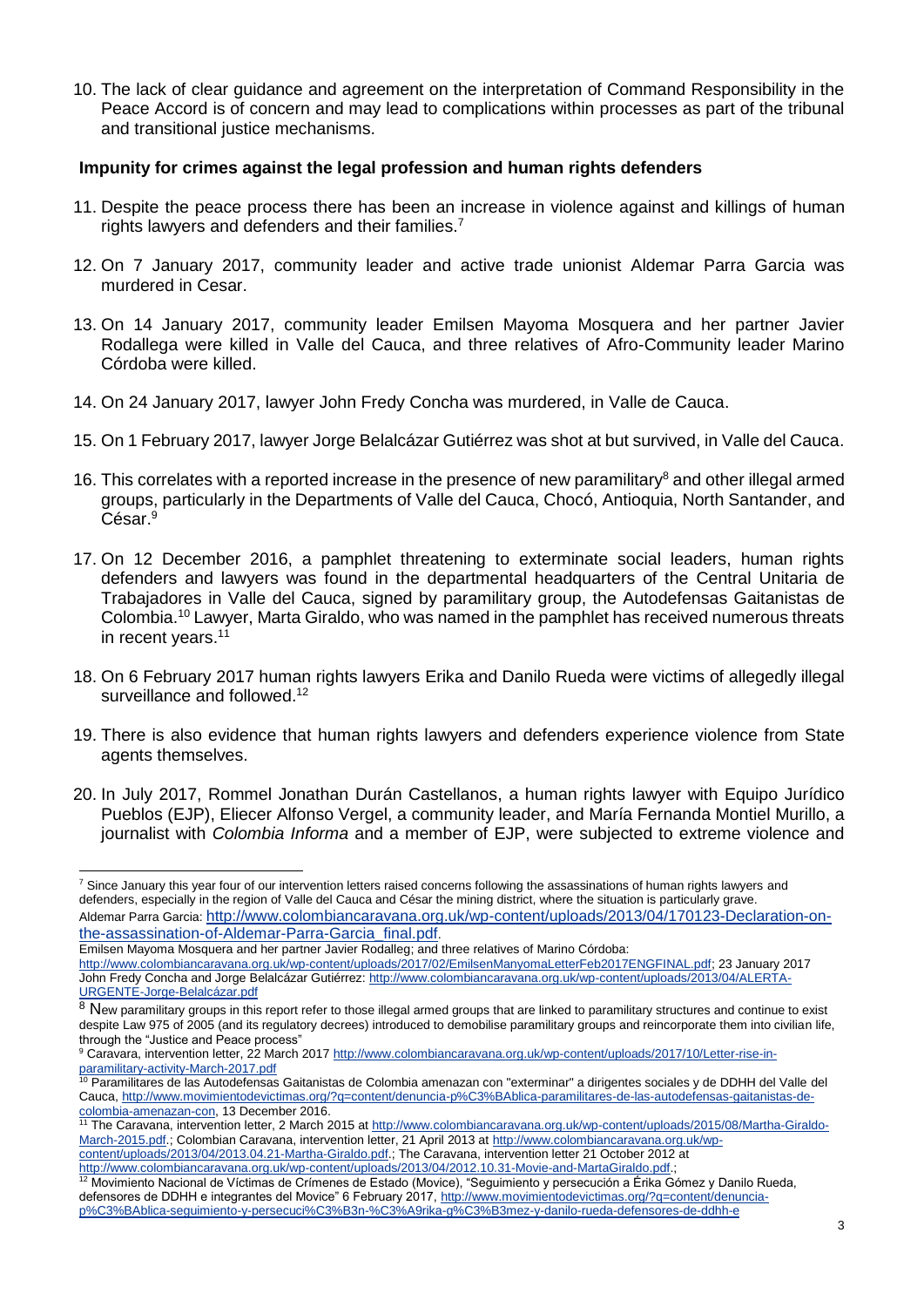mistreatment by law enforcement officials whilst being detained for allegedly blocking roads and alleged violence against public servants. They were later all released without charge once camera phone footage confirmed that they had not committed any infraction, but their treatment at the time of their arbitrary detention remains an issue of concern and requires investigation.<sup>13</sup>

- 21. There is evidence of widespread failure by State authorities and entities to act with the appropriate level of diligence in relation to the State's duties to protect, investigate, sanction and provide effective remedies to lawyers who have been victimised due to their work.
- 22. The Caravana welcomes the announcement by the Fiscalia General that there has been significant progress in 45 cases involving killings of human rights defenders. <sup>14</sup> However, only five of these cases have been prosecuted and 13 remain on trial. The General Prosecutor's Office has not clarified the number of cases that have reached a preliminary stage or that have been filed. Cases regarding threats and other crimes committed against human rights defenders are not included in these statistics.
- 23. Somos Defensores (We Are Defenders) has recorded 509 cases of threats, attacks and harassment of human rights defenders between 2016 and 2017. The majority of these cases have not seen any development and 85% of the cases have not been processed<sup>15</sup>
- 24. Very few cases are sufficiently investigated which means that high levels of impunity continue to exist. Threats to human rights lawyers and defenders are comparatively less investigated or prosecuted than murders. The State frequently fails to act promptly to prevent the escalation of violence against these categories of victims.<sup>16</sup>
- 25. Luis Carlos Pérez Lawyers Collective has been recording security incidents against their members and their infrastructure since 2005, none of which have been investigated to the point of prosecution and sentencing of the perpetrators.<sup>17</sup>
- 26. Where crimes have been alleged to have been carried out by new paramilitary groups, the State frequently carries out slow and ineffective investigations, even when there is strong evidence available.<sup>18</sup> This appears to be exacerbated by the refusal of the State to recognise the existence and in some areas the re-emergence of new paramilitary groups. This denial ensures that wider civil society, and particularly human rights and defenders lawyers, remains highly vulnerable.
- 27. Human rights defender, Miller Angulo, was killed in Tumaco on 1 December 2012. Whilst a man has confessed to this crime, there are no details of his prosecution.<sup>19</sup>
- 28. High-profile cases involving the army and police tend to see limited progress in terms of investigations and prosecutions.
- 29. Rafael Andrés Plata Sánchez, was found murdered and falsely identified as guerrilla fighter. Despite strong evidence suggesting the identity of the perpetrator of this extra-judicial execution, the case remains open. 20

Ref 2016 REPORT (p11) [http://www.colombiancaravana.org.uk/wp-content/uploads/2013/04/CARAVANA-OF-JURISTS-2016-](http://www.colombiancaravana.org.uk/wp-content/uploads/2013/04/CARAVANA-OF-JURISTS-2016-DELEGATION-REPORT-ENG.pdf) [DELEGATION-REPORT-ENG.pdf](http://www.colombiancaravana.org.uk/wp-content/uploads/2013/04/CARAVANA-OF-JURISTS-2016-DELEGATION-REPORT-ENG.pdf)

1

<sup>&</sup>lt;sup>13</sup> Caravana, intervention letter, 8 August 2017 [http://www.colombiancaravana.org.uk/wp-content/uploads/2017/08/20170808-EJP-](http://www.colombiancaravana.org.uk/wp-content/uploads/2017/08/20170808-EJP-Letter-.pdf)[Letter-.pdf](http://www.colombiancaravana.org.uk/wp-content/uploads/2017/08/20170808-EJP-Letter-.pdf)

<sup>14</sup> General Prosecutor's Office, Public Statement, 11 July 2017, http://www.fiscalia.gov.co/colombia/noticias/resultados-historicos-eninvestigaciones-por-homicidios-de-defensores-de-derechos-humanos/

<sup>&</sup>lt;sup>15</sup>The General Prosecutor's Office on 11 July 2017 announced a historical amount of investigations solved regarding homicides against human rights defenders. That is, 51.72 per cent of the 87 cases confirmed by the UN

General Prosecutor's Office announcement of 11 July 2017 here: http://www.fiscalia.gov.co/colombia/noticias/ resultados-historicos-eninvestigaciones-por-homicidios-de-defensores-de-derechos-humanos/

Find Programme Somos Defensores report "Agúzate" of June2017 (p49[\) https://somosdefensores.org/images/informe-semestral-enero](https://somosdefensores.org/images/informe-semestral-enero-junio-2017-SIADDHH.pdf)[junio-2017-SIADDHH.pdf](https://somosdefensores.org/images/informe-semestral-enero-junio-2017-SIADDHH.pdf)

<sup>17</sup> Ref of 2016 REPORT: Case study of Colectivo de Abogados Luis Carlos Pérez (p12); Caravana, intervention letter, 5 September 2017 <http://www.colombiancaravana.org.uk/wp-content/uploads/2017/09/Letter-CCALCP-Incident-1-1.pdf>

<sup>18</sup> Ref of 2016 REPORT (p10)

<sup>19</sup> Ref of 2016 REPORT: Case study of human rights defender Miller Angulo (p11)

<sup>&</sup>lt;sup>20</sup> Ref of 2016 REPORT: Case study extrajudicial executions (Bucaramanga) (p14)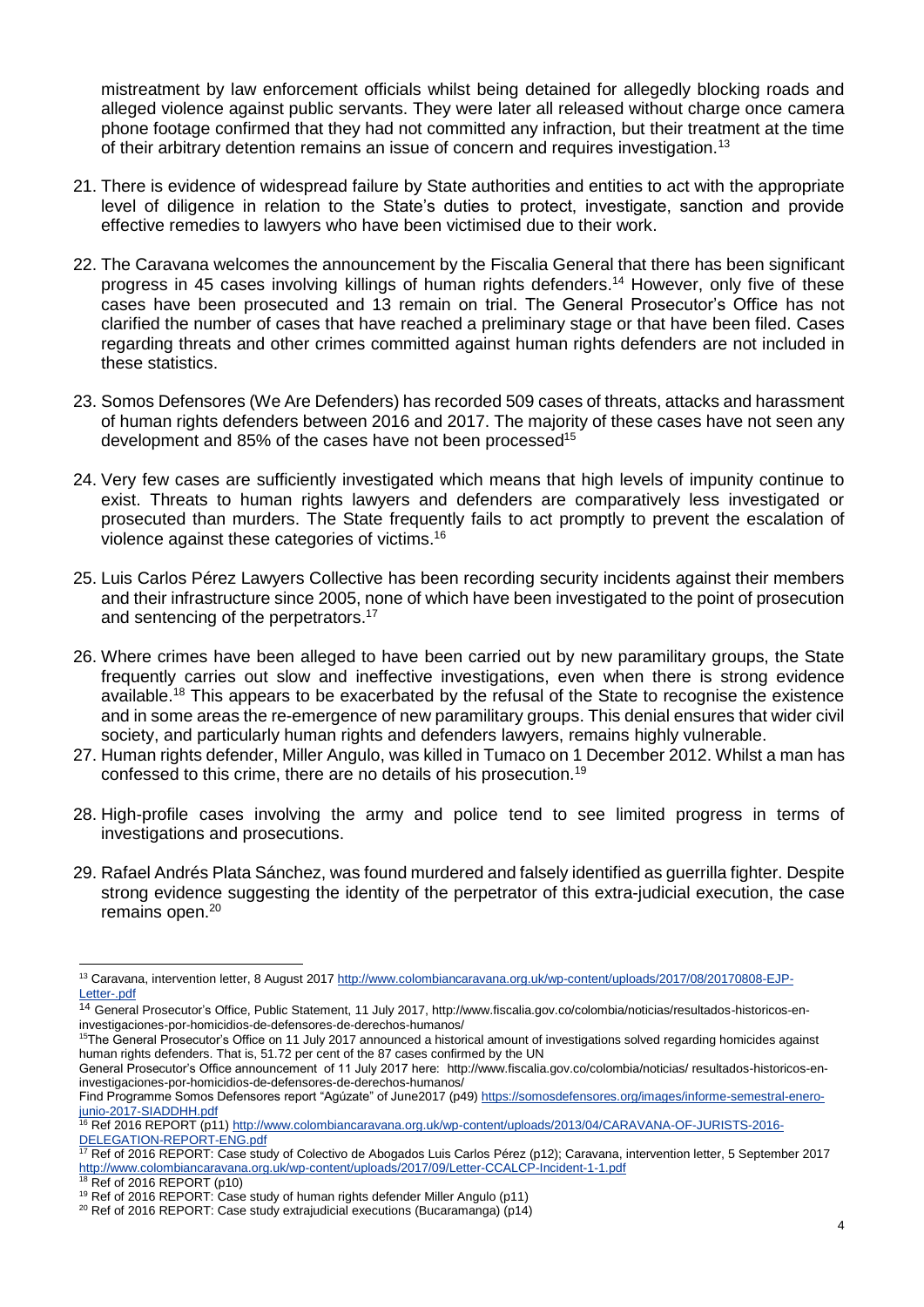- 30. Investigations into human rights abuses where cases related to economic, industrial, development, or infrastructure projects, appear to be particularly limited.
- 31. Within the area affected by the Hidrosogamoso hydroelectric project, in Santander, over six community leaders who defended community rights and highlighted the negative impact of the dam have been killed or disappeared. No one has been convicted of any offence related to these killings or disappearances.
- 32. At times, engagement with State authorities by victims seeking judicial and administrative redress has led to further attacks and persecution for the claimants.
- 33. On July 11, 2016, in the city of Chiriguaná, in the Cesar Department, Naimen Augustin Lara, a wellknown community figure, was shot and killed by the security forces whilst attending a public protest. It has been reported that the police attempted to remove all evidence of violence by damaging or stealing mobile phones and cameras of those present at the protest. It was reported that the following day, police approached community members, asking them to sign pre-written statements about what took place at the protest.
- 34. Two days after the protest, the main witness to Naimen's shooting, his niece, was beaten, sexually assaulted, and threatened that if anyone were to testify against the police they would be killed. She was discovered unconscious, clothes torn off, with a rope and nylon around her neck. She is now in hiding.
- 35. Lawyers from EJP also received verbal threats when they arrived in Chiriguaná to investigate the situation.<sup>21</sup>

## **Protection and safety of Human Rights lawyers and legal professionals**

- 36. Lawyers are impeded in their ability to act in the best interests of their clients, due to weaknesses that exist within the justice system and challenges concerning the implementation and respect of rule of law. If lawyers cannot operate effectively then the State has failed in its obligations to support a justice system where legal redress is obtainable.
- 37. Lawyers, most specifically human rights lawyers, suffer stigmatisation of their work and are publicly associated with their clients or with particular cases, hindering the independence of the legal profession. Rhetoric exists within the legal system, that seemingly is being reiterated by State authorities, whereby human rights lawyers are deemed to be an "enemies of the State".<sup>22</sup>
- 38. The Colectivo de Abogados Jose Alvear Restrepo (CAJAR) have reported multiple cases of stigmatisation. They have been accused of leading of a 'legal/judicial war' against the State and the military, when performing their role of lawyers and seeking justice for victims of human rights abuses.
- 39. An army general said on television that "the army had defeated the FARC but it had not won the war against CAJAR."<sup>23</sup> This rhetoric discredits lawyers and human rights defenders, essentially reducing their impact as an effective mechanism to protect the rights of civilians.
- 40. On 6 July 2017, lawyer Soraya Gutiérrez, member of CAJAR**,** was stigmatised by retired General Jaime Ruiz Barrera, representative of the Colombian Association of Retired Members of the Military (Asociación Colombiana de Oficiales en Retiro de las Fuerzas Militares – ACORE). After her

interview to Reinaldo Villaba from Colectivo de Abogados Jose Alvear Restrepo by Abogacía Española 21 de febrero de 2017. [http://www.abogacia.es/2017/02/21/abogacia-en-riesgo-reynaldo-villalba-de-ccajar-analiza-la-situacion-en-colombia /;](http://www.abogacia.es/2017/02/21/abogacia-en-riesgo-reynaldo-villalba-de-ccajar-analiza-la-situacion-en-colombia%20/) CAJAR, 18 December 2018[, https://www.colectivodeabogados.org/?Nuestra-oportunidad-es-la-vida-nuestra-lucha-es-la-esperanza-Eduardo-Carreno;](https://www.colectivodeabogados.org/?Nuestra-oportunidad-es-la-vida-nuestra-lucha-es-la-esperanza-Eduardo-Carreno) 

<sup>-</sup><sup>21</sup> Ref 2016 report: case study Murder of Naimen Augustin Lara, Chiriguaná Community (p7)

<sup>22</sup> Ref 2016 (p28), Jorge Molano's intervention on 17 May 2017 at the Law Society of England and Wales [http://www.colombiancaravana.org.uk/beyond-peace-agreement-jorge-molano-talks-law-society/,](http://www.colombiancaravana.org.uk/beyond-peace-agreement-jorge-molano-talks-law-society/)

CAJAR,8 December 2012[, https://www.colectivodeabogados.org/?Treinta-y-cinco-anos-luchando-por;](https://www.colectivodeabogados.org/?Treinta-y-cinco-anos-luchando-por)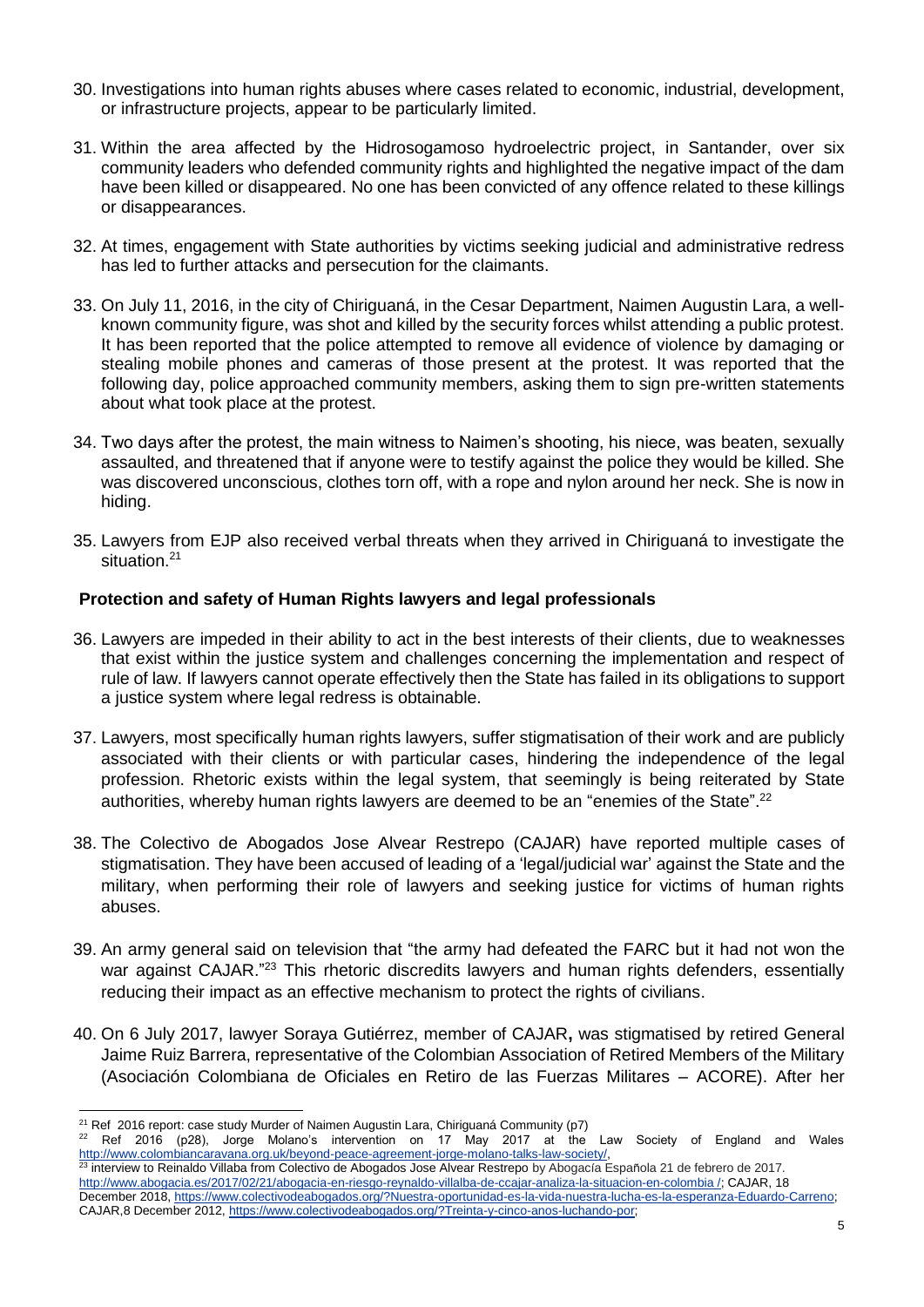intervention at public hearing at the Constitutional Court, he referred to CAJAR, as subjects playing a role in the armed conflict, belonging to the "radical extreme left" and undertaking a "legal war" against the military.<sup>24</sup>

- 41. Stigmatisation increases legal professionals' vulnerability and effectively 'marks' them so that they can be easily targeted. This trend of an increase in stigmatisation reflects the escalating pattern of threats and attacks that against lawyers and human rights defenders. As the peace process progresses lawyers and human rights defenders are crucial to its success and it is fundamental that the State does not seek to perpetuate a culture whereby they are discredited and marginalised.
- 42. There is a persistent pattern of attacks and threats suffered by the human rights community coupled with an inadequate response from the State. Human rights defenders and lawyers continue to feel so endangered that they have to abandon emblematic cases, such as extrajudicial execution cases often known as 'false positives'. <sup>25</sup>
- 43. Corporacion Justicia y Dignidad (CJD) lawyers were compelled to drop their representation in several important, emblematic cases. This was due to interference by new paramilitary groups, as well as the actions of a prosecutor (Fiscal 55), who labelled them "terrorists" in a public hearing, and thereby compromised their security. This incident occurred in a criminal case and was in response to the lawyers' invocation of international human rights and humanitarian law norms.

#### **National Protection Scheme**

- 44. Despite critical observations made by the Inter American Commission of Human Rights (IACHR), State authorities continue to fail to provide sufficient protection to both lawyers and human rights defenders. The current national protection scheme is highly insufficient and inadequate to protect lawyers and human rights defenders.<sup>26</sup>
- 45. The National Protection Unit (NPU) and State authorities do not identify lawyers as a population that require protection in their own right. However, such identification would be in line with the international understanding that a State should safeguard its lawyers and ensure that they can perform their professional functions without hindrance as set out in Articles 16, 17, and 18 of the UN Basic Principles on the Role of Lawyers (1990) $27$ , and to the UN Declaration on Human Rights Defenders, Document A/RES/53/144 (adopted by the UN General Assembly on 8 March 1999).<sup>28</sup>

-

<sup>24</sup> Caravana, intervention letter 18 September 2017, http://www.colombiancaravana.org.uk/wp-content/uploads/2017/10/Letter-Soraya-Gutierrez.pdf

<sup>&</sup>lt;sup>25 '</sup>We were dismayed to learn that Corporacion Justicia y Dignidad (CJD) lawyers were compelled to drop their representation in several important, emblematic cases involving massacres. This was due to interference by new paramilitary groups, as well as the actions of a prosecutor (Fiscal 55), who labelled them "terrorists" in a public hearing, and thereby compromised their security. This incident occurred in a criminal case and was in response to the lawyers' invocation of international human rights and humanitarian law norms. Despite there being evidence of the prosecutor's statement, this case remains in impunity and no disciplinary action has resulted.' Extract from 2014 Cali Report. http://www.colombiancaravana.org.uk/wp-content/uploads/2013/04/Cali-Report3.pdf

 $^{26}$  Case of members of Equipo Jurídico Pueblos, intervention letter by Caravana in support of their application of precautionary measures to the IACHR due to inadequate protection from the state [\(http://www.colombiancaravana.org.uk/wp-content/uploads/2017/08/IACHR-re-](http://www.colombiancaravana.org.uk/wp-content/uploads/2017/08/IACHR-re-Precautionary-Measures-August-2017.pdf)[Precautionary-Measures-August-2017.pdf\)](http://www.colombiancaravana.org.uk/wp-content/uploads/2017/08/IACHR-re-Precautionary-Measures-August-2017.pdf); case of Gilberto Torres, intervention letter by Caravana regarding the inadequacy of protection measures granted to him, 25 May 2017 http://www.colombiancaravana.org.uk/wp-content/uploads/2017/05/25.05.2017-Carta-Gilberto-Torres-Sin-firma.pdf

<sup>27</sup> Which state that:

<sup>• 16.</sup> Governments shall ensure that lawyers (a) are able to perform all of their professional functions without intimidation, hindrance, harassment or improper interference; and (c) shall not suffer, or be threatened with, prosecution or administrative, economic or other sanctions for any action taken in accordance with recognized professional duties, standards and ethics.

<sup>• 17.</sup> Where the security of lawyers is threatened as a result of discharging their functions, they shall be adequately safeguarded by the authorities.

<sup>• 18.</sup> Lawyers shall not be identified with their clients or their clients' causes as a result of discharging their functions. <sup>28</sup> Which states in Article 12 that:

<sup>1.</sup> Everyone has the right, individually and in association with others, to participate **i**n peaceful activities against violations of human rights and fundamental freedoms.

<sup>2.</sup> The State shall take all necessary measures to ensure the protection by the competent authorities of everyone, individually and in association with others, against any violence, threats, retaliation, de facto or de jure adverse discrimination, pressure or any other arbitrary action as a consequence of his or her legitimate exercise of the rights referred to in the present Declaration.

<sup>3.</sup> In this connection, everyone is entitled, individually and in association with others, to be protected effectively under national law in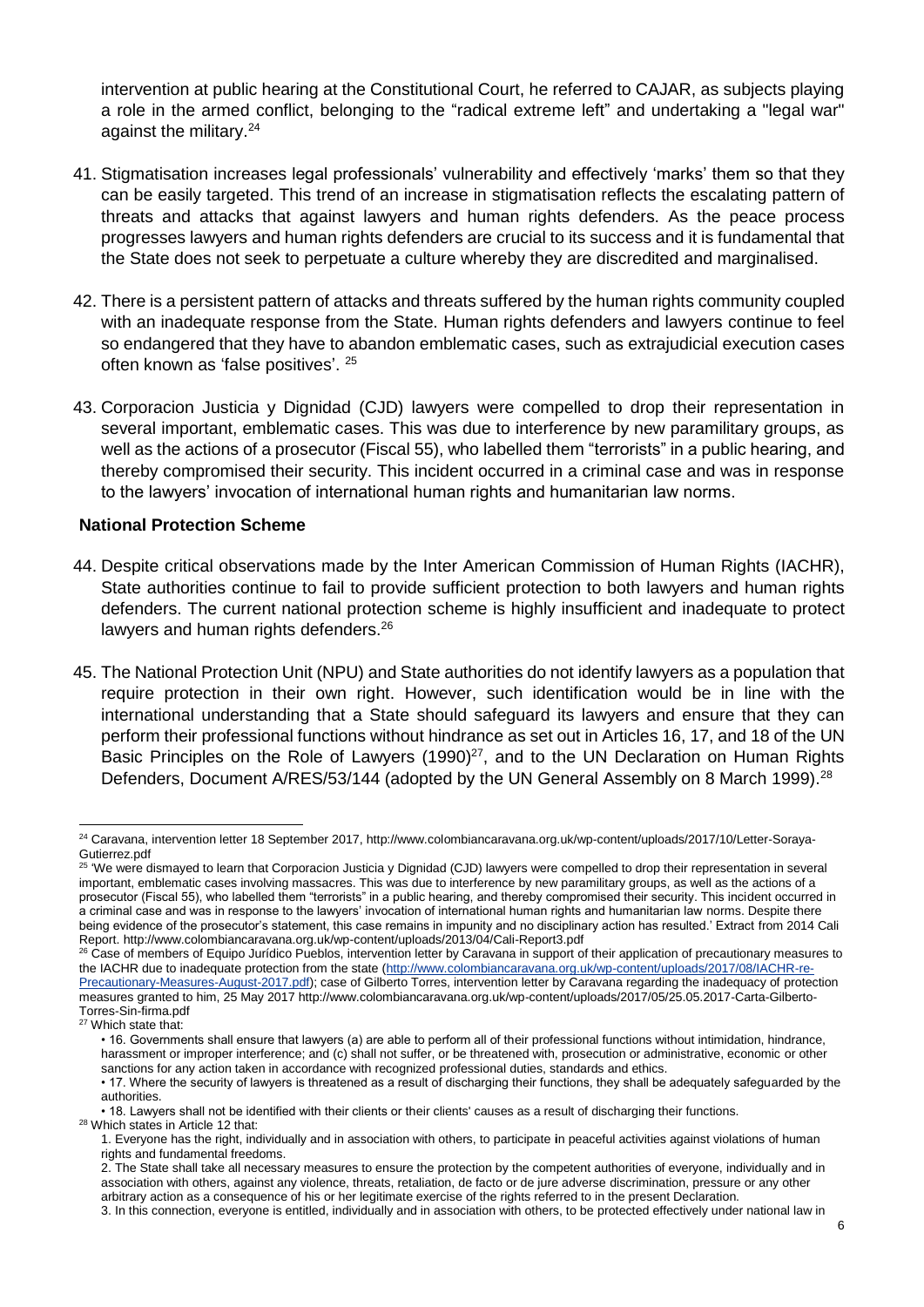- 46. Under the current national protection scheme lawyers are only deemed to be in need of protection if they can prove that they are undertaking human rights work which in practice is difficult and slows down the implementation of protection measures.
- 47. Numerous issues prevent the current system from being an effective mechanism. Frequently, there is unnecessary delay or even no response to an application for protection and the investigation into the facts of individual cases is insufficient.
- 48. Gilberto Torres Martínez is experiencing a high level of risk since his return to Colombia, after living in exile over 15 years when he was kidnapped and held for 42 days by members of a paramilitary group. Despite his high level of risk, Torres has only been granted a panic button and a bulletproof vest. 29
- 49. If and when protection measures are granted, these are often inadequate, inconsistent and in certain situations may exacerbate the situation putting individuals in further danger. Protection measures proposed may include mobile phones, bullet proof vests, or transport. However, often these are not appropriate measures and do not sufficiently protect the individual. In many contexts, a bullet proof vest can act as an advert of the individual's vulnerability when working in areas of greater risk, and transport measures do not include budget to pay for petrol which the individual cannot afford<sup>30</sup>.
- 50. Members of EJP received a bulletproof vest and a mobile phone as protection measure, while others received none. Equipo Jurídico Pueblos have applied for protective measures to the IACHR due to the inadequacy of the protection measures granted to them.<sup>31</sup>
- 51. There is consistently a lack of consultation with the beneficiaries and a full understanding of the obstacles that the lawyers and human rights defenders are dealing with.
- 52. Measures are removed without a full risk analysis completed.<sup>32</sup> In light of this, the IACHR has frequently ordered State authorities to provide necessary protective measures. In some cases, the IACHR has found that there are levels of 'extraordinary risk' and the State has failed to implement appropriate measures.<sup>33</sup> However, in some cases, measures have still not been implemented in contrary to Inter-American jurisprudence which makes clear that States are required to implement measures automatically, without any internal process.<sup>34</sup>

-

reacting against or opposing, through peaceful means, activities and acts, including those by omission, attributable to States that result in violations of human rights and fundamental freedoms, as well as acts of violence perpetrated by groups or individuals that affect the enjoyment of human rights and fundamental freedoms.

<sup>&</sup>lt;sup>29</sup> Caravana, intervention letter in support of Gilberto Torres Martínez application for protection measures before the UNP, 25 May 2017 <http://www.colombiancaravana.org.uk/wp-content/uploads/2017/05/25.05.2017-Carta-Gilberto-Torres-Sin-firma.pdf>

<sup>30</sup> Intervention letter by Caravana about inadequacy of protection measure granted to Equipo Jurídico Pueblos, 6June 2017 [http://www.colombiancaravana.org.uk/wp-content/uploads/2017/06/220517-EJP-letter.pdf;](http://www.colombiancaravana.org.uk/wp-content/uploads/2017/06/220517-EJP-letter.pdf) intervention letter about Colectivo Luis Carlos Perez who have been granted protection measures but continue to receive threats and attacks 5 September 2017

http://www.colombiancaravana.org.uk/wp-content/uploads/2017/09/Letter-CCALCP-Incident-1-1.pdf

<sup>&</sup>lt;sup>31</sup> The Caravana and five other international organisations (all of which are members of the International Caravana of Jurists) wrote to the Colombian authorities to raise concerns about the increase in the level of threats and aggression suffered by a group of lawyers named EJP and specifically about the lack of adequate protection measures granted by the Colombian government using the case of Mr Duran to illustrate the gravity of the situation. *English -* <http://www.colombiancaravana.org.uk/wp-content/uploads/2017/06/220517-EJP-letter.pdf> *Spanish*  <http://www.colombiancaravana.org.uk/wp-content/uploads/2017/06/220517-Carta-EJP.pdf> The Caravana followed this up with a further intervention and along with five other international organisations of lawyers and a UK law firm sent a letter on 07 August 2017 to the Inter American Commission of Human Rights in support of EJP's application for protectionary measures. This is because the protection measures assigned by the Colombian state were not only insufficient to protect their lives, but may exacerbate their situation by placing them in greater danger and preventing them from carrying out their work safely. English - htt danger and preventing them from carrying out their work safely. English - *[http://www.colombiancaravana.org.uk/wp](http://www.colombiancaravana.org.uk/wp-content/uploads/2017/08/IACHR-re-Precautionary-Measures-August-2017.pdf)[content/uploads/2017/08/IACHR-re-Precautionary-Measures-August-2017.pdf](http://www.colombiancaravana.org.uk/wp-content/uploads/2017/08/IACHR-re-Precautionary-Measures-August-2017.pdf) Spanish - [http://www.colombiancaravana.org.uk/wp](http://www.colombiancaravana.org.uk/wp-content/uploads/2017/08/Carta-de-Apoyo-Solicitud-EJP-de-Medidas-Cautelares-antes-la-CIDH-.pdf)[content/uploads/2017/08/Carta-de-Apoyo-Solicitud-EJP-de-Medidas-Cautelares-antes-la-CIDH-.pdf](http://www.colombiancaravana.org.uk/wp-content/uploads/2017/08/Carta-de-Apoyo-Solicitud-EJP-de-Medidas-Cautelares-antes-la-CIDH-.pdf)*

<sup>&</sup>lt;sup>32</sup> The Caravana was concerned about the safety of Gilberto Torres' and on the 25 May 2017 wrote to urge Colombian authorities to support his request for protection measures. Mr Torres is a union leader of Unión Sindical Obrera de la Industria del Petróleo (USO). He was kidnapped by paramilitaries in Casanare in 2002 and was kept captive for 42 days, due to the risk to his life he was forced to flee the country. Mr Torres has only recently returned to Colombia, after 15 years in exile and the risk to his life remains high. *Spanish*  <http://www.colombiancaravana.org.uk/wp-content/uploads/2017/05/25.05.2017-Carta-Gilberto-Torres-Sin-firma.pdf>

<sup>33</sup> IACHR/CIDH: MC359/10, issued 28 June 2011.